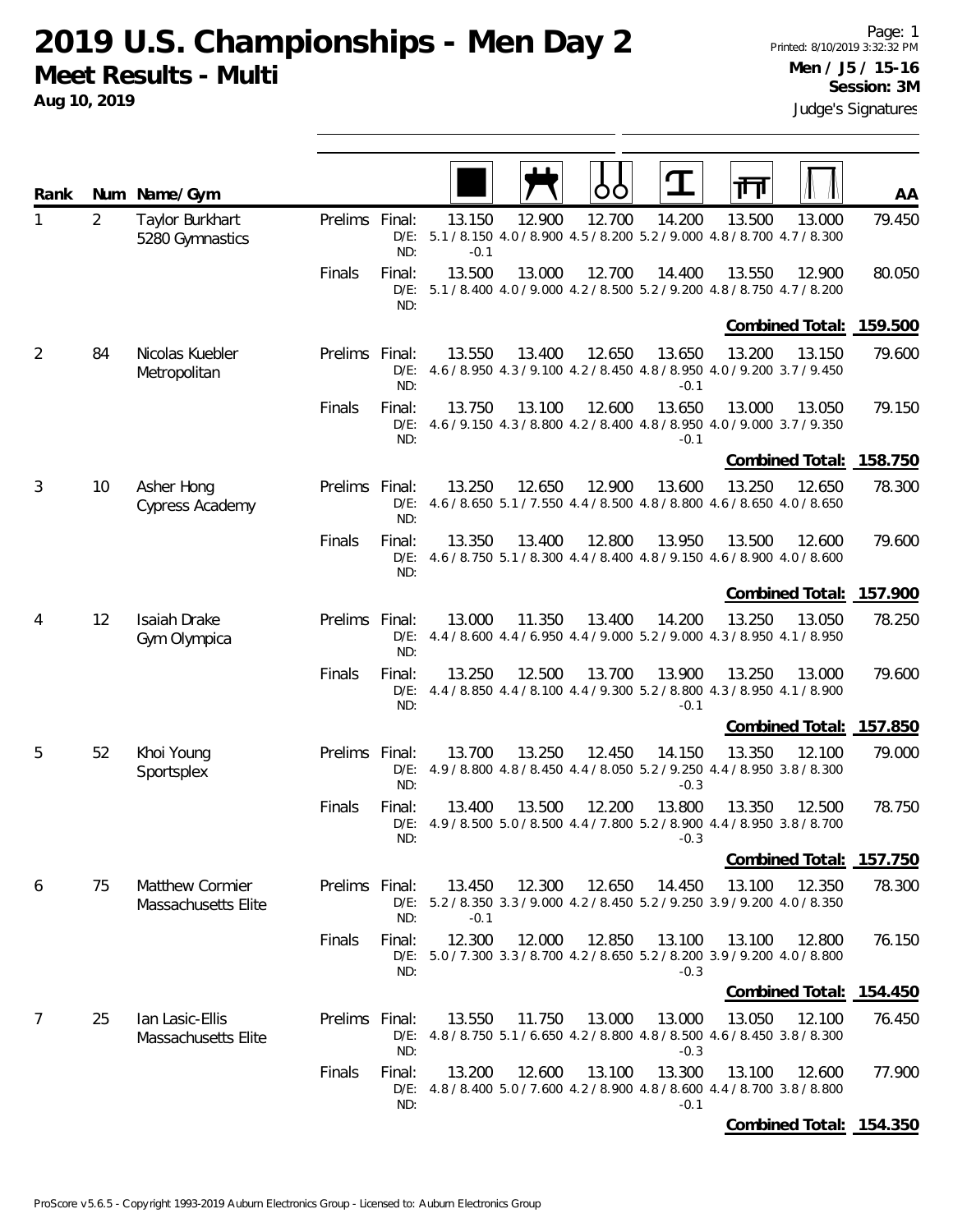| Rank |    | Num Name/Gym                                |                |                          |                  |        |        |                  | ╥╖                                                                                                         | AA      |
|------|----|---------------------------------------------|----------------|--------------------------|------------------|--------|--------|------------------|------------------------------------------------------------------------------------------------------------|---------|
| 8    | 62 | Frederick Richard<br>Massachusetts Elite    | Prelims Final: | ND:                      | 13.450           | 12.900 | 11.700 | 12.650<br>$-0.3$ | 13.500<br>12.550<br>D/E: 4.7 / 8.750 4.4 / 8.500 4.1 / 7.600 4.4 / 8.550 4.4 / 9.100 4.0 / 8.550           | 76.750  |
|      |    |                                             | Finals         | Final:<br>ND:            | 13.550           | 12.000 | 12.100 | 12.850<br>$-0.1$ | 13.000<br>12.950<br>D/E: 4.7 / 8.850 4.4 / 7.600 4.2 / 7.900 4.4 / 8.550 4.3 / 8.700 4.0 / 8.950           | 76.450  |
|      |    |                                             |                |                          |                  |        |        |                  | Combined Total:                                                                                            | 153.200 |
| 9    | 94 | Rithik Puri<br>Lakeshore Academy            | Prelims Final: | ND:                      | 11.950           | 12.600 | 12.050 | 13.600           | 12.750<br>11.800<br>D/E: 4.2 / 7.750 4.8 / 7.800 4.1 / 7.950 4.8 / 8.800 3.9 / 8.850 4.3 / 7.500           | 74.750  |
|      |    |                                             | Finals         | Final:<br>ND:            | 12.600           | 11.700 | 12.350 | 13.600           | 12.450<br>12.350<br>D/E: 4.1 / 8.500 4.5 / 7.200 4.1 / 8.250 4.8 / 8.800 3.7 / 8.750 4.3 / 8.050           | 75.050  |
|      |    |                                             |                |                          |                  |        |        |                  | Combined Total: 149.800                                                                                    |         |
| 10   | 79 | Noah Giordano<br>5280 Gymnastics            | Prelims Final: | ND:                      | 12.350           | 11.850 | 12.900 | 13.700           | 13.050<br>12.150<br>D/E: 4.3 / 8.050 3.8 / 8.050 4.4 / 8.500 4.8 / 8.900 4.0 / 9.050 3.9 / 8.250           | 76.000  |
|      |    |                                             | Finals         | Final:<br>ND:            | 12.700           | 11.700 | 13.100 | 13.750           | 11.500<br>10.900<br>D/E: 4.3 / 8.400 3.8 / 7.900 4.4 / 8.700 4.8 / 8.950 3.7 / 7.800 3.9 / 7.300<br>$-0.3$ | 73.650  |
|      |    |                                             |                |                          |                  |        |        |                  | Combined Total:                                                                                            | 149.650 |
| 11   | 93 | Brandon Nguyen<br><b>Elevate Gymnastics</b> | Prelims Final: | ND:                      | 12.350<br>$-0.1$ | 10.150 | 12.750 | 14.450           | 10.950<br>11.400<br>D/E: 4.8 / 7.650 4.1 / 6.050 4.4 / 8.350 5.2 / 9.250 3.9 / 7.050 4.5 / 6.900           | 72.050  |
|      |    |                                             | Finals         | Final:<br>ND:            | 13.200           | 10.700 | 12.950 | 14.100<br>$-0.1$ | 12.750<br>11.900<br>D/E: 4.8 / 8.400 4.1 / 6.600 4.4 / 8.550 5.2 / 9.000 4.2 / 8.550 4.5 / 7.400           | 75.600  |
|      |    |                                             |                |                          |                  |        |        |                  | Combined Total: 147.650                                                                                    |         |
| 12   | 31 | Landen Blixt<br>Infinity Gym Acad           | Prelims Final: | ND:                      | 12.700<br>$-0.1$ | 11.250 | 11.400 | 13.600           | 11.300<br>10.800<br>D/E: 4.8 / 8.000 3.8 / 7.450 4.1 / 7.300 4.4 / 9.200 3.7 / 7.600 4.1 / 6.700           | 71.050  |
|      |    |                                             | Finals         | Final:<br>$D/E$ :<br>ND: | 13.400           | 12.350 | 12.300 | 13.400<br>$-0.1$ | 11.750<br>11.900<br>4.8 / 8.600 3.8 / 8.550 4.1 / 8.200 4.4 / 9.100 3.8 / 7.950 4.1 / 7.800                | 75.100  |
|      |    |                                             |                |                          |                  |        |        |                  | Combined Total:                                                                                            | 146.150 |
| 13   | 78 | Maximilian Olinger<br><b>Buffalo Grove</b>  | Prelims Final: | ND:                      | 12.400           | 11.300 | 11.800 | 12.800           | 12.250<br>12.000<br>D/E: 4.3 / 8.100 3.9 / 7.400 4.2 / 7.600 4.0 / 8.800 3.9 / 8.350 3.9 / 8.100           | 72.550  |
|      |    |                                             | Finals         | Final:<br>ND:            | 12.100           | 11.900 | 12.250 | 12.600           | 12.500<br>11.850<br>D/E: 4.3/7.800 3.9/8.000 4.2/8.050 4.0/8.600 3.9/8.600 3.9/7.950                       | 73.200  |
|      |    |                                             |                |                          |                  |        |        |                  | Combined Total: 145.750                                                                                    |         |
| 14   | 97 | Zachary Tiderman<br><b>OMEGA Gymnastics</b> | Prelims Final: | $D/E$ :<br>ND:           | 12.150           | 10.400 | 12.650 | 14.000           | 11.400<br>9.300<br>4.4 / 7.750 3.9 / 6.500 4.2 / 8.450 4.8 / 9.200 4.0 / 7.400 4.3 / 5.000                 | 69.900  |
|      |    |                                             | Finals         | Final:<br>ND:            | 12.700           | 10.950 | 12.900 | 14.200           | 12.550<br>12.450<br>D/E: 4.4 / 8.300 4.2 / 6.750 4.2 / 8.700 4.8 / 9.400 4.0 / 8.550 4.3 / 8.450<br>$-0.3$ | 75.750  |
|      |    |                                             |                |                          |                  |        |        |                  | Combined Total: 145.650                                                                                    |         |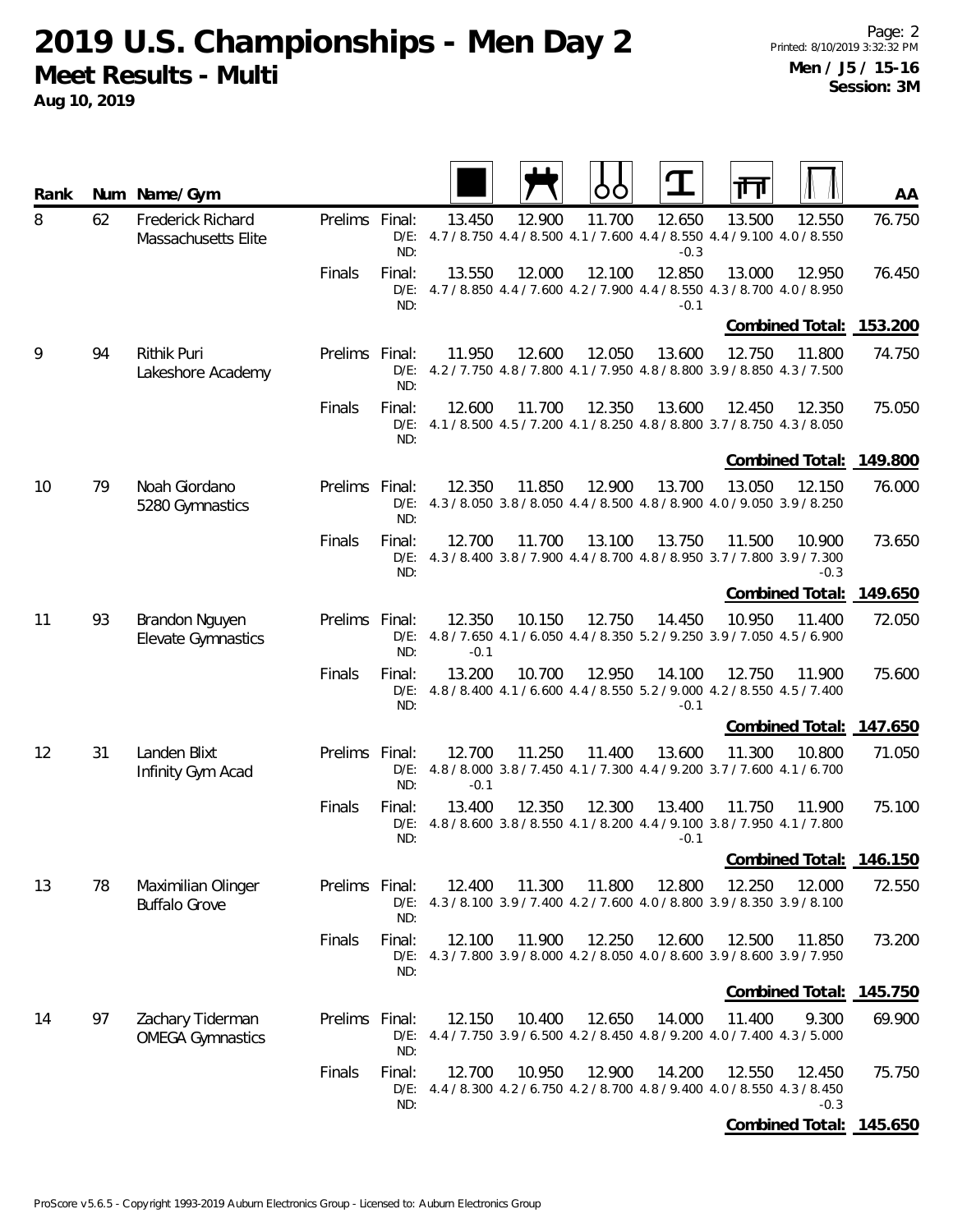**Aug 10, 2019**

| Rank |    | Num Name/Gym                               |                |                          |                  |        |        |                  |                                                                                                            | AA              |
|------|----|--------------------------------------------|----------------|--------------------------|------------------|--------|--------|------------------|------------------------------------------------------------------------------------------------------------|-----------------|
| 15   | 67 | <b>Tyler Shimizu</b><br><b>West Coast</b>  | Prelims Final: | ND:                      | 13.300           | 11.400 | 11.650 | 12.450<br>$-0.1$ | 11.400<br>12.000<br>D/E: 4.4 / 8.900 3.7 / 7.700 3.7 / 7.950 4.0 / 8.550 4.2 / 7.200 3.8 / 8.200           | 72.200          |
|      |    |                                            | Finals         | Final:<br>ND:            | 12.600           | 12.550 | 12.350 | 12.450<br>$-0.1$ | 11.350<br>12.100<br>D/E: 4.4 / 8.200 4.2 / 8.350 3.8 / 8.550 4.0 / 8.550 3.9 / 7.450 3.8 / 8.300           | 73.400          |
|      |    |                                            |                |                          |                  |        |        |                  | Combined Total: 145.600                                                                                    |                 |
| 16T  | 74 | Aleksandr Kuzmenchuk<br>Paragon Gymnastics | Prelims Final: | $D/E$ :<br>ND:           | 12.350           | 10.650 | 12.400 | 12.750           | 12.350<br>12.150<br>4.0 / 8.350 4.2 / 6.450 3.9 / 8.500 4.0 / 8.750 4.2 / 8.150 3.7 / 8.450                | 72.650          |
|      |    |                                            | Finals         | Final:<br>ND:            | 12.100           | 12.100 | 12.350 | 12.650           | 11.450<br>12.150<br>D/E: 4.0 / 8.100 4.2 / 7.900 3.9 / 8.450 4.0 / 8.650 4.2 / 7.550 3.7 / 8.450<br>$-0.3$ | 72.800          |
|      |    |                                            |                |                          |                  |        |        |                  | <b>Combined Total:</b>                                                                                     | 14 <u>5.450</u> |
| 16T  | 82 | Michael Artlip<br>Houston Gym Center       | Prelims Final: | ND:                      | 12.850           | 11.400 | 10.900 | 14.150           | 11.500<br>11.350<br>D/E: 4.7 / 8.150 4.2 / 7.200 3.4 / 7.500 4.8 / 9.350 3.9 / 7.600 4.0 / 7.350           | 72.150          |
|      |    |                                            | Finals         | Final:<br>$D/E$ :<br>ND: | 12.000           | 11.550 | 12.150 | 14.000           | 12.100<br>11.500<br>4.6 / 7.400 4.2 / 7.350 4.1 / 8.050 4.8 / 9.200 3.9 / 8.200 4.0 / 7.500                | 73.300          |
|      |    |                                            |                |                          |                  |        |        |                  | Combined Total:                                                                                            | 145.450         |
| 18   | 70 | Vishal Mandava<br>Cypress Academy          | Prelims Final: | ND:                      | 12.250           | 12.300 | 11.200 | 12.850           | 12.250<br>11.250<br>D/E: 4.2 / 8.050 4.0 / 8.300 3.5 / 7.700 4.0 / 8.850 4.2 / 8.050 3.9 / 7.350           | 72.100          |
|      |    |                                            | Finals         | Final:<br>ND:            | 12.450           | 11.850 | 12.050 | 12.600<br>$-0.1$ | 12.550<br>11.800<br>D/E: 4.2 / 8.250 4.0 / 7.850 4.1 / 7.950 4.0 / 8.700 4.2 / 8.350 3.9 / 7.900           | 73.300          |
|      |    |                                            |                |                          |                  |        |        |                  | Combined Total: 145.400                                                                                    |                 |
| 19   | 57 | Oliver Zavel<br>Crenshaw Athl Club         | Prelims Final: | ND:                      | 12.150<br>$-0.3$ | 11.850 | 11.200 | 13.700           | 11.100<br>11.200<br>D/E: 4.8 / 7.650 4.1 / 7.750 3.2 / 8.000 4.8 / 8.900 4.4 / 6.700 3.7 / 7.500           | 71.200          |
|      |    |                                            | Finals         | Final:<br>D/E:<br>ND:    | 13.350           | 11.850 | 12.300 | 13.400<br>$-0.1$ | 10.850<br>11.800<br>4.8 / 8.550 4.1 / 7.750 4.0 / 8.300 4.8 / 8.700 4.4 / 6.450 3.7 / 8.100                | 73.550          |
|      |    |                                            |                |                          |                  |        |        |                  | Combined Total: 144.750                                                                                    |                 |
| 20   | 69 | Cameron Lee<br><b>WOGA</b>                 | Prelims Final: | ND:                      | 11.600           | 11.950 | 11.650 | 12.350<br>$-0.1$ | 12.000<br>10.600<br>D/E: 4.6 / 7.000 4.6 / 7.350 3.5 / 8.150 4.0 / 8.450 4.2 / 7.800 4.5 / 6.100           | 70.150          |
|      |    |                                            | Finals         | Final:<br>ND:            | 12.200           | 12.000 | 12.350 | 13.450           | 12.650<br>11.800<br>D/E: 4.7 / 7.500 4.5 / 7.500 4.3 / 8.050 4.8 / 8.650 4.2 / 8.450 4.5 / 7.300           | 74.450          |
|      |    |                                            |                |                          |                  |        |        |                  | Combined Total: 144.600                                                                                    |                 |
| 21   | 68 | Dallas Hale<br><b>WOGA</b>                 | Prelims Final: | ND:                      | 11.850           | 12.300 | 11.650 | 12.800           | 11.200<br>8.900<br>D/E: 4.7/7.150 4.4/7.900 4.2/7.450 4.0/8.800 4.3/6.900 4.1/5.100<br>$-0.3$              | 68.700          |
|      |    |                                            | Finals         | Final:<br>ND:            | 13.100           | 12.250 | 12.000 | 12.550<br>$-0.3$ | 12.200<br>11.300<br>D/E: 4.7 / 8.400 4.4 / 7.850 4.2 / 7.800 4.8 / 8.050 4.3 / 7.900 4.1 / 7.200           | 73.400          |
|      |    |                                            |                |                          |                  |        |        |                  | Combined Total: 142.100                                                                                    |                 |